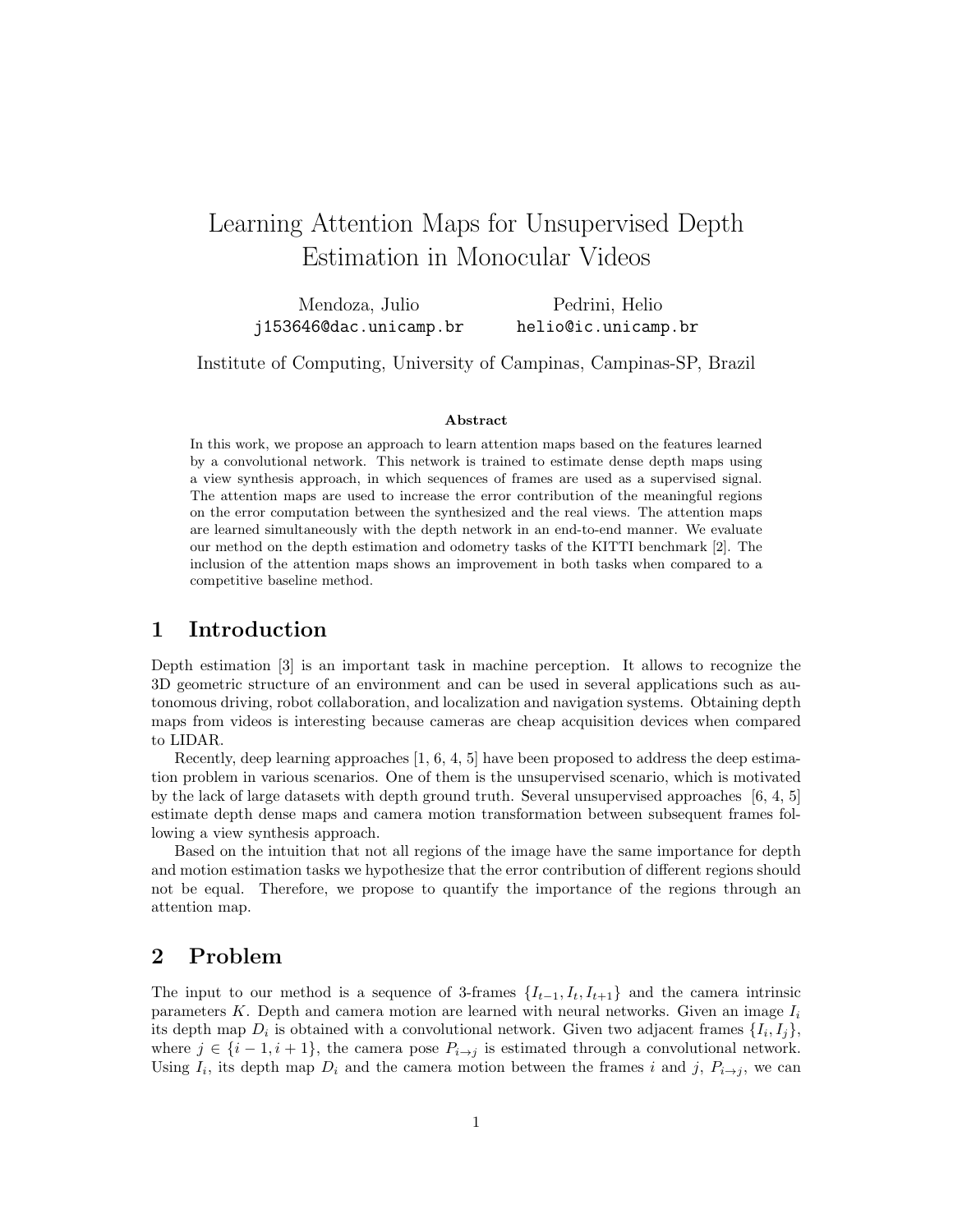synthesize the frame  $I_i$  by projecting the frame  $I_j$ . We can use a reconstruction loss between  $I_i$ and the synthesized frame  $I_i$  to train the depth and motion networks. At the test time, both networks can be used to infer depth and camera motion independently.

### 3 Method

Our method quantifies the error contribution of each pixel through an attention map which is learned from the features on the encoder-part of the depth network for each scale of the attention. The attention map is used to weight error pixel-wise on the reconstruction loss. Moreover, we add a constraint to force the attention map to have a sum proportional to the resolution of the image. This constraint is important since it avoids a trivial solution in which the attention map, filled with zeros, excludes all pixels from the error computation. As well as other competitive methods, we include a depth smoothness loss.

### 4 Results

Table 1 shows that attention maps improve the performance of the baseline method on all accuracy and error metrics.

| Method.                              | $\downarrow$ Lower is better |                  |                  |                                                                                  | ↑ Higher is better |                  |                  |
|--------------------------------------|------------------------------|------------------|------------------|----------------------------------------------------------------------------------|--------------------|------------------|------------------|
|                                      |                              |                  |                  | Abs Rel Sq Rel RMSE Log RMSE $\delta < 1.25$ $\delta < 1.25^2$ $\delta < 1.25^3$ |                    |                  |                  |
| <b>Baseline</b><br>O <sub>111S</sub> | 0.1963<br>0.1642             | 2.9921<br>1 4190 | 6.7384<br>6.1079 | 0.2692<br>0.2464                                                                 | 0.7559<br>0.7713   | 0.9126<br>0.9206 | 0.9607<br>0.9672 |

Table 1: We compare the results of depth estimation between a baseline method and the same method including the attention map improvement on the KITTI benchmark.

Figure 1 shows the translation and rotation errors by path length. We observe that the translation error increases with the path length due to error accumulation on the baseline and our approach. However, translation error accumulation is approximately one scale factor smaller with our approach than with the baseline. Moreover, our approach reduces the rotation error consistently on all sampled path lengths.



Figure 1: Translation and rotation errors by path length on the KITTI benchmark.